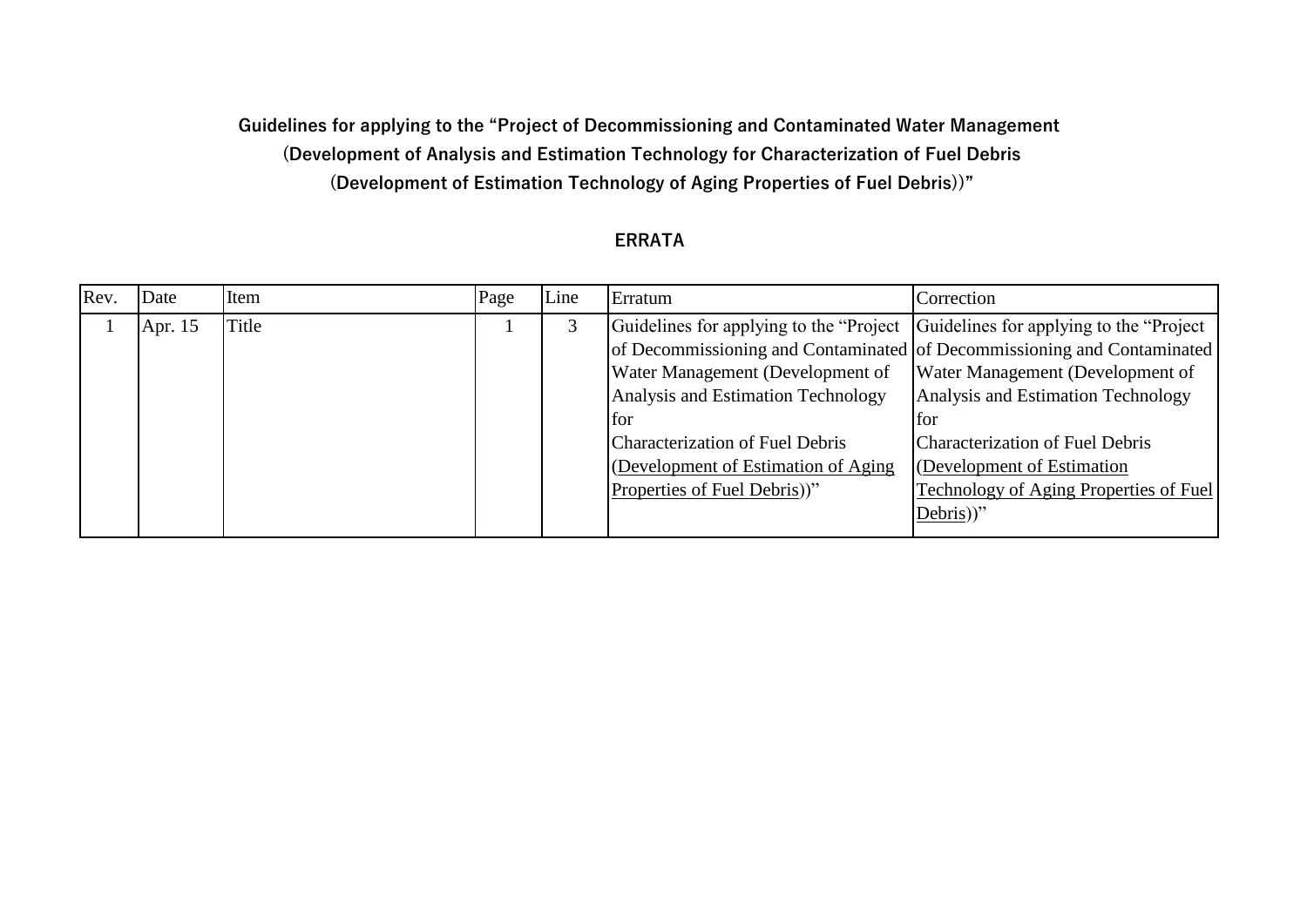| $\overline{2}$ | Apr. 15   |                                                                                         |    | 11 | Water Management (hereinafter<br>referred to as "PMO") solicits entities<br>to implement subsidies for the<br>'Subsidized Project of<br>Decommissioning and Contaminated<br>Water Management (Development of<br><b>Analysis and Estimation Technology</b><br>for Characterization of Fuel Debris<br>(Development of Estimation of Aging<br>Properties of Fuel Debris))".         | The Management Office for the Project The Management Office for the Project<br>of Decommissioning and Contaminated of Decommissioning and Contaminated<br>Water Management (hereinafter<br>referred to as "PMO") solicits entities<br>to implement subsidies for the<br>"Subsidized Project of<br>Decommissioning and Contaminated<br>Water Management (Development of<br>Analysis and Estimation Technology<br>for Characterization of Fuel Debris<br>(Development of Estimation<br><b>Technology of Aging Properties of Fuel</b> |
|----------------|-----------|-----------------------------------------------------------------------------------------|----|----|----------------------------------------------------------------------------------------------------------------------------------------------------------------------------------------------------------------------------------------------------------------------------------------------------------------------------------------------------------------------------------|------------------------------------------------------------------------------------------------------------------------------------------------------------------------------------------------------------------------------------------------------------------------------------------------------------------------------------------------------------------------------------------------------------------------------------------------------------------------------------------------------------------------------------|
| $\overline{3}$ | Apr. $15$ | 8. Application Procedure<br>(3) Application form and other<br>documents to be submitted | 14 | 18 | [1] Please submit the following<br>documents as one file. Please title your<br>file "Application for the subsidy<br>program 'Project of Decommissioning<br>and Contaminated Water Management<br>(Development of Analysis and<br><b>Estimation Technology for</b><br><b>Characterization of Fuel Debris</b><br>(Development of Estimation of Aging<br>Properties of Fuel Debris). | Debris))".<br>[1] Please submit the following<br>documents as one file. Please title your<br>file "Application for the subsidy<br>program 'Project of Decommissioning<br>and Contaminated Water Management<br>(Development of Analysis and<br><b>Estimation Technology for</b><br><b>Characterization of Fuel Debris</b><br>(Development of Estimation<br><b>Technology of Aging Properties of Fuel</b><br>$Debris)$ .                                                                                                             |